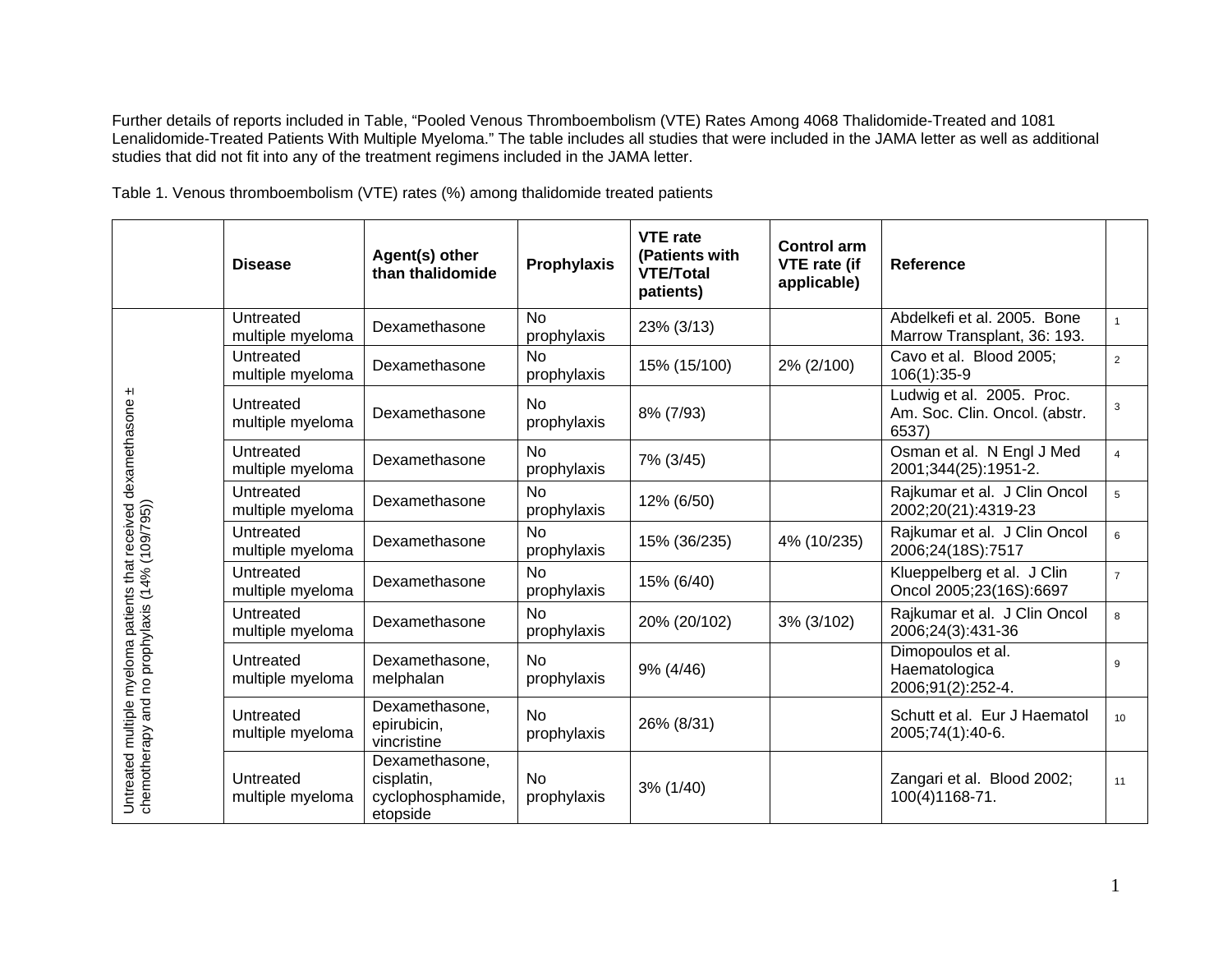| Untreated multiple myeloma patients<br>that received dexamethasone ±<br>chemotherapy and warfarin, 1mg (15%<br>(18/121))                     | Untreated<br>multiple myeloma                 | Dexamethasone                                | Warfarin 1<br>mg                      | 12% (10/81) | Cavo et al. Blood 2005;<br>$106(1):35-9$                        | 12           |
|----------------------------------------------------------------------------------------------------------------------------------------------|-----------------------------------------------|----------------------------------------------|---------------------------------------|-------------|-----------------------------------------------------------------|--------------|
|                                                                                                                                              | Untreated<br>multiple myeloma                 | Dexamethasone                                | Warfarin 1<br>mg                      | 25% (6/24)  | Weber et al. J Clin Oncol<br>2003;21(1):16-19.                  | 13           |
|                                                                                                                                              | Untreated<br>multiple myeloma                 | Dexamethasone,<br>vincristine,<br>adriamycin | Warfarin 1<br>mg                      | 13% (2/16)  | Chanan-Khan et al. Blood<br>2004; 104: Abstract 3463            | 14           |
| received dexamethasone<br>Untreated multiple<br>myeloma patients that<br>and<br>± chemotherapy and<br>warfarin 2-3 INF or<br>LMWH (0%(0/63)) | Untreated<br>multiple myeloma                 | Dexamethasone                                | Warfarin 2-3<br>INR or<br><b>LMWH</b> | 0% (0/47)   | Abdelkefi et al. 2005. Bone<br>Marrow Transplant, 36: 193.      | $\mathbf{1}$ |
|                                                                                                                                              | Untreated<br>multiple myeloma                 | Dexamethasone                                | Warfarin 2-3<br>INR or<br><b>LMWH</b> | 0% (0/16)   | Weber et al. J Clin Oncol<br>2003;21(1):16-9.                   | 13           |
| $\pm$                                                                                                                                        | Relapsed or<br>refractory<br>multiple myeloma | Dexamethasone                                | No<br>prophylaxis                     | 9% (4/47)   | Anagnostopoulos et al. Br J<br>Haematol 2003; 121(5):768-<br>77 | 15           |
| Relapsed/refractory multiple myeloma<br>patients that received dexamethasone<br>chemotherapy and no prophylaxis<br>(6%(25/454))              | Relapsed or<br>refractory<br>multiple myeloma | Dexamethasone                                | No<br>prophylaxis                     | 7% (3/44)   | Dimopoulos et al. Ann Oncol<br>2001;12(7):991-5.                | 16           |
|                                                                                                                                              | Relapsed or<br>refractory<br>multiple myeloma | Dexamethasone                                | No<br>prophylaxis                     | 8% (2/25)   | Huang et al. Ann Hematol<br>2003; 82: 558-565                   | 17           |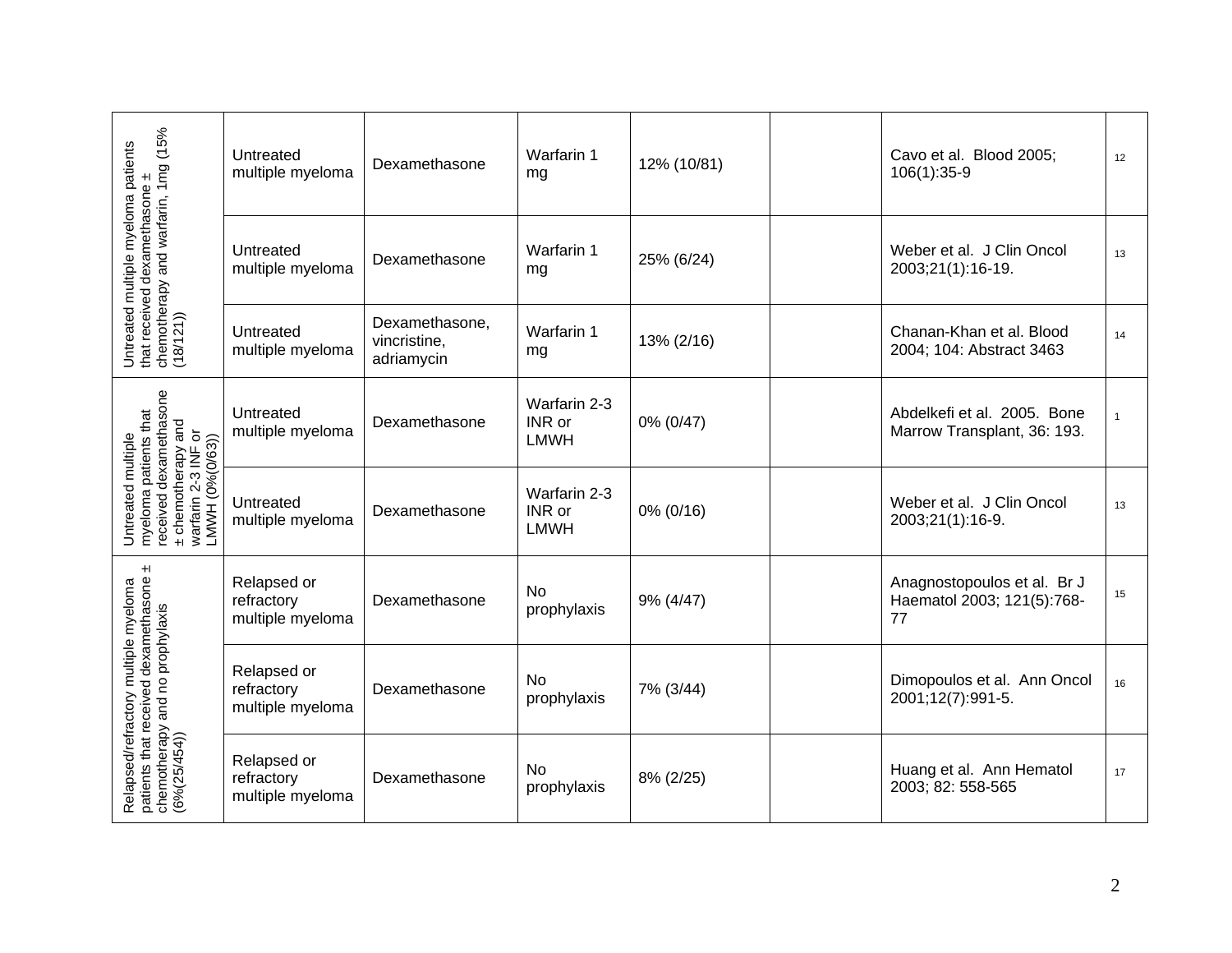|                                                                                                                                    | Relapsed or<br>refractory<br>multiple myeloma | Dexamethasone                                        | <b>No</b><br>prophylaxis | 2% (2/120) | Palumbo et al. The<br>Hematology Journal (2004) 5,<br>318-324. | 18 |
|------------------------------------------------------------------------------------------------------------------------------------|-----------------------------------------------|------------------------------------------------------|--------------------------|------------|----------------------------------------------------------------|----|
|                                                                                                                                    | Relapsed or<br>refractory<br>multiple myeloma | Dexamethasone                                        | <b>No</b><br>prophylaxis | 0% (0/20)  | Tosi et al. Eur J Haematol<br>2004: 73: 98-103.                | 19 |
|                                                                                                                                    | Relapsed or<br>refractory<br>multiple myeloma | Dexamethasone,<br>cyclophosphamide                   | <b>No</b><br>prophylaxis | 2% (1/53)  | Dimopoulos et al. Hematol J<br>2004;5(2):112-7.                | 20 |
|                                                                                                                                    | Relapsed or<br>refractory<br>multiple myeloma | Dexamethasone,<br>cyclophosphamide                   | <b>No</b><br>prophylaxis | 7% (5/71)  | Garcia et al. Leukemia<br>2004;18(4):856-63.                   | 21 |
|                                                                                                                                    | Relapsed or<br>refractory<br>multiple myeloma | Dexamethasone,<br>cyclophosphamide                   | No<br>prophylaxis        | 8% (5/60)  | Kropff et al. Br J Haematol<br>2003;122(4):607-16              | 22 |
|                                                                                                                                    | Relapsed or<br>refractory<br>multiple myeloma | Dexamethasone,<br>cytoxan, etoposide,<br>cisplatinum | <b>No</b><br>prophylaxis | 21% (3/14) | Urbauer et al. Blood<br>2002;99(11):4247-8                     | 23 |
|                                                                                                                                    | Relapsed or<br>refractory<br>multiple myeloma | Dexamethasone                                        | Warfarin 1<br>mg         | 12% (6/52) | Kyriakou et al. Br J Haematol<br>2005;129(6):763-70            | 24 |
| Relapsed/refractory multiple<br>myeloma patients that<br>received dexamethasone ±<br>chemotherapy and warfarin,<br>1 mg (9%(8/85)) | Relapsed or<br>refractory<br>multiple myeloma | Dexamethasone,<br>G3139                              | Warfarin 1<br>mg         | 6% (2/33)  | Badros et al. J Clin Oncol<br>2005; 23(18):4089-99             | 25 |
|                                                                                                                                    |                                               |                                                      |                          |            |                                                                |    |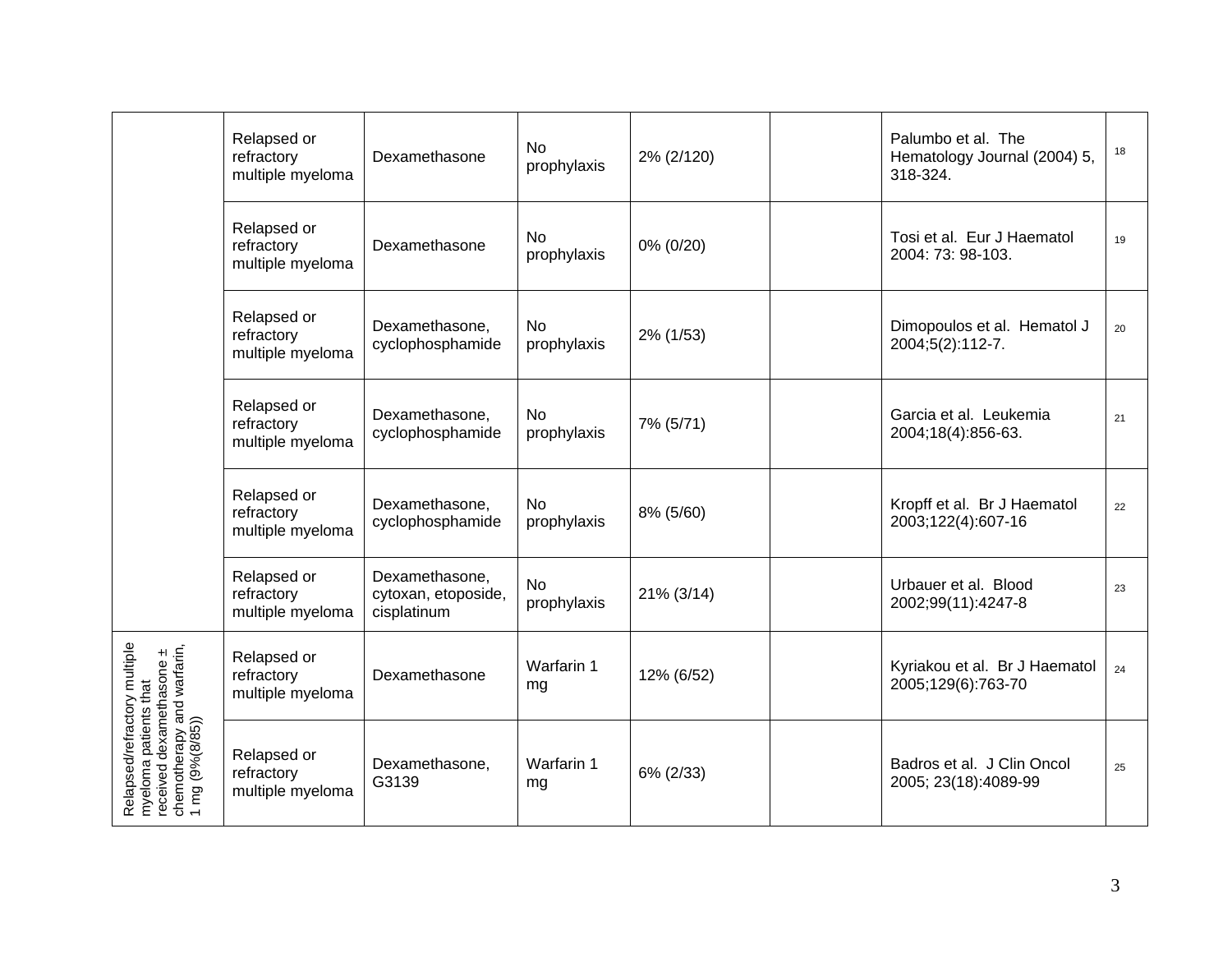| Relapsed/refractory multiple<br>myeloma patients that<br>chemotherapy and warfarin<br>eceived dexamethasone ±<br>2-3 INR or LMWH<br>(8%(2/26)) | Relapsed or<br>refractory<br>multiple myeloma | Dexamethasone                 | Warfarin 2-3<br>INR or<br><b>LMWH</b> | 8% (2/26)    |              | Wang et al. Am J Hematol<br>2005;79(3):194-7.         | 26             |
|------------------------------------------------------------------------------------------------------------------------------------------------|-----------------------------------------------|-------------------------------|---------------------------------------|--------------|--------------|-------------------------------------------------------|----------------|
| multiple myeloma patients<br>that received doxorubicin<br>± chemotherapy and no<br>prophylaxis (12%(6/50))<br>Relapsed/refractory              | Relapsed or<br>refractory<br>multiple myeloma | Doxorubicin                   | No<br>prophylaxis                     | 12% (6/50)   |              | Offidani et al. Haematologica<br>2006;91(1):133-6     | 27             |
|                                                                                                                                                | Untreated<br>multiple myeloma                 | Doxorubicin,<br>dexamethasone | No<br>prophylaxis                     | 27% (4/15)   |              | Osman et al. N Engl J Med<br>2001;344(25):1951-2.     | $\overline{4}$ |
| Untreated multiple myeloma patients<br>that received dexamethasone,<br>doxorubicin ± chemotherapy and no<br>prophylaxis (24%(148/610)),        | Untreated<br>multiple myeloma                 | Doxorubicin,<br>dexamethasone | No<br>prophylaxis                     | 28% (14/50)  | 4% (2/50)    | Zangari et al. Blood<br>2001;98(5):1614-5.            | 28             |
|                                                                                                                                                | Untreated<br>multiple myeloma                 | Doxorubicin,<br>dexamethasone | No<br>prophylaxis                     | 30% (95/314) | 17% (58/337) | Barlogie et al. N Engl J Med<br>2006; 354(10):1021-30 | 29             |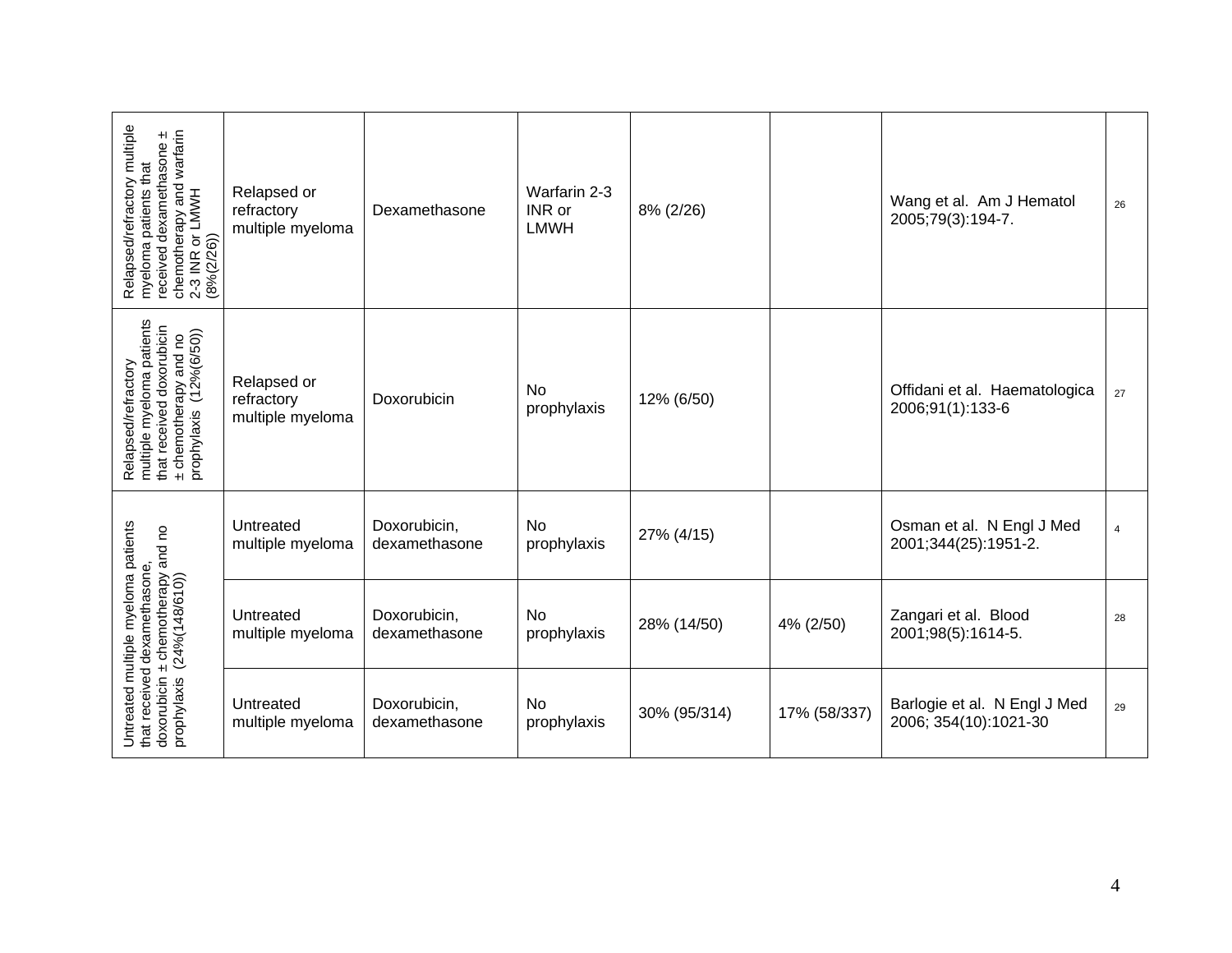|                                                                                                                                                  | Untreated<br>multiple myeloma                 | Doxorubicin,<br>dexamethasone,<br>cisplatin,<br>cyclophosphamide,<br>etoposide | <b>No</b><br>prophylaxis | 16% (31/192) | Zangari et al. Blood 2002;<br>100(4)1168-71.      | 11 |
|--------------------------------------------------------------------------------------------------------------------------------------------------|-----------------------------------------------|--------------------------------------------------------------------------------|--------------------------|--------------|---------------------------------------------------|----|
|                                                                                                                                                  | Untreated<br>multiple myeloma                 | Vincristine,<br>doxorubicin                                                    | No<br>prophylaxis        | 10% (4/39)   | Zervas et al. Ann Oncol<br>2004:15(1):134-8.      | 30 |
| Untreated multiple myeloma<br>patients that received<br>dexamethasone, doxorubicin ±<br>chemotherapy and aspirin<br>(7% (3/45))                  | Untreated<br>multiple myeloma                 | Doxorubicin,<br>dexamethasone                                                  | Aspirin (81<br>mg/day)   | 7% (3/45)    | Hassoun et al. Br J Haematol<br>2005;132:155-61.  | 31 |
|                                                                                                                                                  | Relapsed or<br>refractory<br>multiple myeloma | Doxorubicin,<br>dexamethasone,<br>cisplatin,<br>cyclophosphamide,<br>etoposide | <b>No</b><br>prophylaxis | 16% (37/236) | Lee et al. J Clin Oncol<br>2003;21(14):2732-9     | 32 |
| Relapsed/refractory multiple myeloma<br>patients that received dexamethasone,<br>doxorubicin ± chemotherapy and no<br>prophylaxis (17% (47/271)) | Relapsed or<br>refractory<br>multiple myeloma | Doxorubicin,<br>dexamethasone,<br>vincristine,<br>prednisone                   | No<br>prophylaxis        | 40% (8/20)   | Hussein. The Oncologist<br>2003;8(suppl 3):39-45. | 33 |
|                                                                                                                                                  | Relapsed or<br>refractory<br>multiple myeloma | Doxorubicin,<br>dexamethasone,<br>vincristine,<br>prednisone, epoetin<br>alfa  | <b>No</b><br>prophylaxis | 13% (2/15)   | Hussein. The Oncologist<br>2003;8(suppl 3):39-45. | 33 |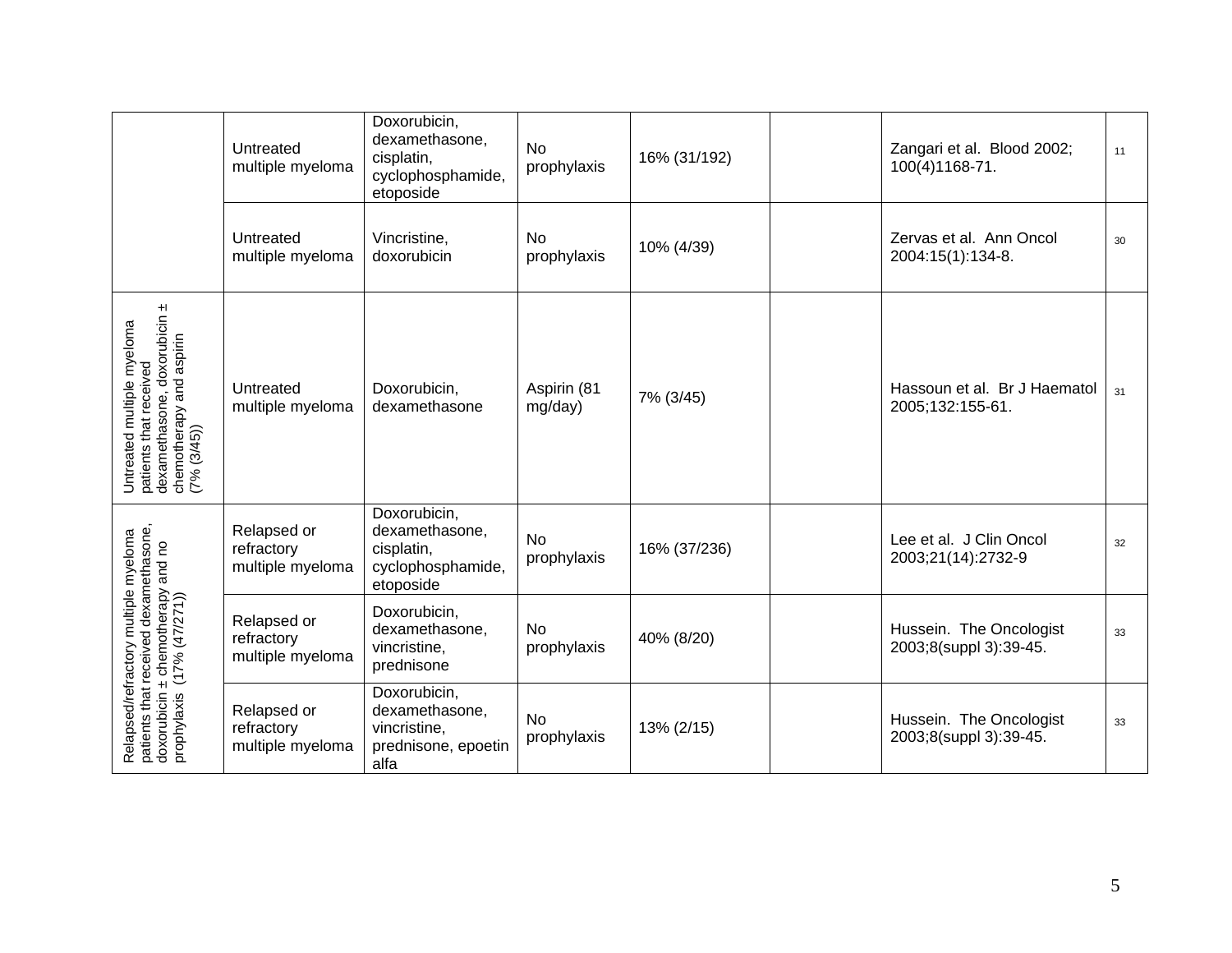| ± chemotherapy<br>Untreated multiple myeloma<br>(9% (19/211))<br>patients that received<br>dexamethasone,<br>and LMWH<br>doxorubicin | Untreated<br>multiple myeloma | Doxorubicin,<br>dexamethasone | <b>LMWH</b>              | 9% (19/211)  | 5% (11/201) | Minnema et al. Leukemia<br>2004;18(12):2044-6  | 34 |
|--------------------------------------------------------------------------------------------------------------------------------------|-------------------------------|-------------------------------|--------------------------|--------------|-------------|------------------------------------------------|----|
|                                                                                                                                      | Untreated<br>multiple myeloma | Melphalan,<br>prednisone      | <b>No</b><br>prophylaxis | 16% (11/67)  | 0% (0/64)   | Rus et al. J Thromb haemost<br>2004;2:2063-5   | 35 |
|                                                                                                                                      | Untreated<br>multiple myeloma | Melphalan,<br>prednisone      | <b>No</b><br>prophylaxis | 18% (9/49)   |             | Palumbo et al. Cancer<br>2005;104(7):1428-33   | 36 |
|                                                                                                                                      | Untreated<br>multiple myeloma | Melphalan,<br>prednisone      | <b>No</b><br>prophylaxis | 19% (8/42)   |             | Palumbo et al. J Clin Oncol<br>2004;2: 2063-5  | 37 |
| Untreated multiple myeloma<br>patients that received<br>melphalan, prednisone ±<br>chemotherapy and no<br>prophylaxis (15% (43/287)) | Untreated<br>multiple myeloma | Melphalan,<br>prednisone      | <b>No</b><br>prophylaxis | 12% (15/129) | 2% (2/126)  | Palumbo et al. Lancet<br>2006;367(9513):825-31 | 38 |
| Untreated multiple myeloma patients that<br>received melphalan, prednisone ±<br>chemotherapy and LMWH (3% (2/64))                    | Untreated<br>multiple myeloma | Melphalan,<br>prednisone      | <b>LMWH</b>              | 3% (2/64)    |             | Palumbo et al. Lancet<br>2006;367(9513):825-30 | 38 |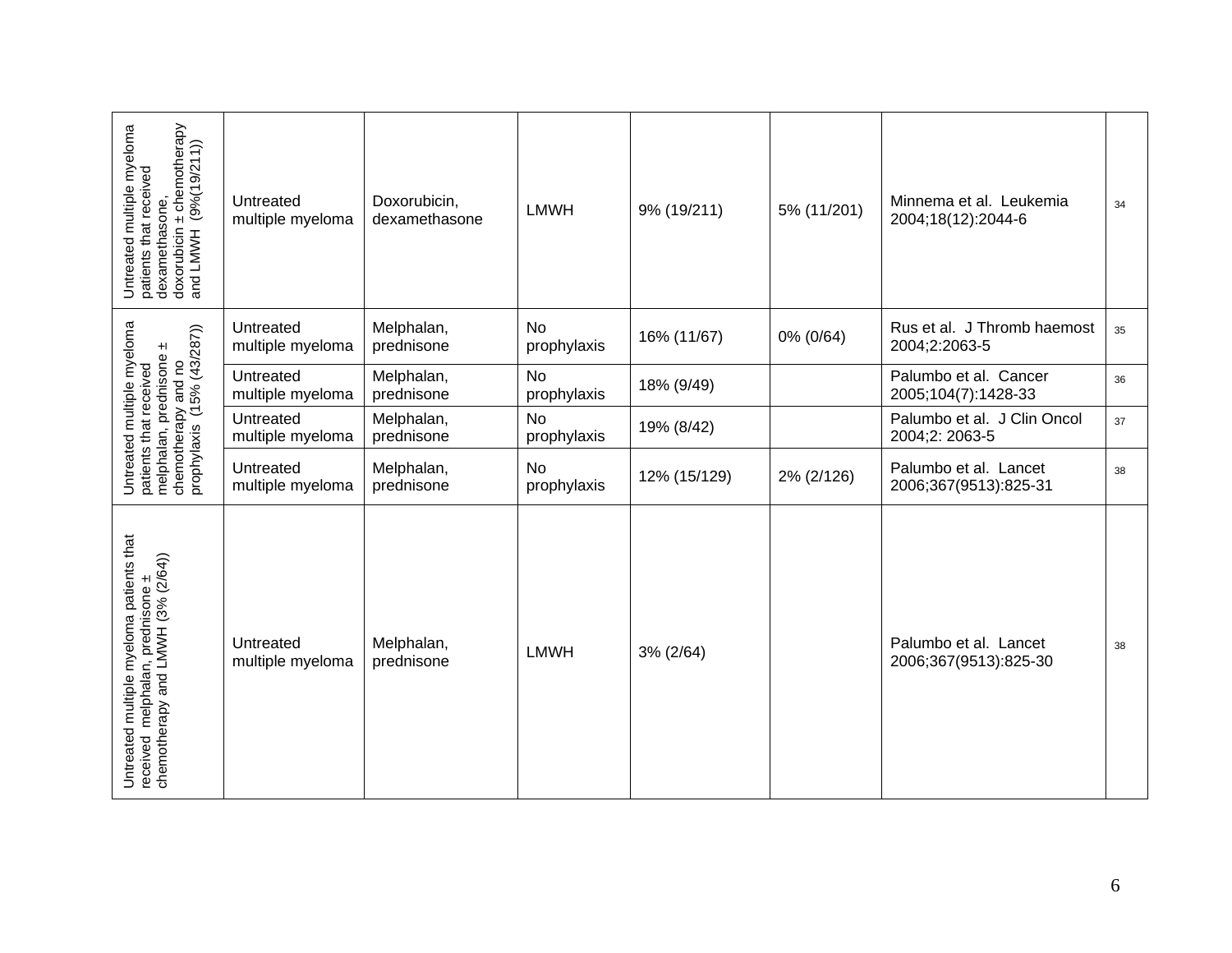|                                                                                                              | Untreated<br>multiple myeloma                 | Thalidomide<br>monotherapy | <b>No</b><br>prophylaxis | 0% (0/16)  | Rajkumar et al. Leukemia<br>(2001) 15, 1274-1276                       | 39 |
|--------------------------------------------------------------------------------------------------------------|-----------------------------------------------|----------------------------|--------------------------|------------|------------------------------------------------------------------------|----|
|                                                                                                              | Untreated<br>multiple myeloma                 | Thalidomide<br>monotherapy | No<br>prophylaxis        | 3% (1/29)  | Rajkumar et al. Leukemia<br>2003;17(4):775-9                           | 40 |
| Untreated multiple<br>myeloma patients<br>thalidomide<br>monotherapy and<br>no prophylaxis<br>no prophylaxis | Untreated<br>multiple myeloma                 | Thalidomide<br>monotherapy | <b>No</b><br>prophylaxis | 4% (1/28)  | Weber et al. J Clin Oncol<br>2003;21(1):16-9.                          | 13 |
|                                                                                                              | Relapsed or<br>refractory<br>multiple myeloma | Thalidomide<br>monotherapy | <b>No</b><br>prophylaxis | 4% (3/83)  | Neben et al. Clinical Cancer<br>Research 2002;8:3377-82                | 41 |
|                                                                                                              | Relapsed or<br>refractory<br>multiple myeloma | Thalidomide<br>monotherapy | <b>No</b><br>prophylaxis | 0% (0/84)  | Singhal et al. N Engl J Med<br>1999;341(21):1565-71                    | 42 |
| thalidomide                                                                                                  | Relapsed or<br>refractory<br>multiple myeloma | Thalidomide<br>monotherapy | <b>No</b><br>prophylaxis | 2% (1/65)  | Tosi et al. Haematologica<br>2002; 87: 408-414                         | 43 |
|                                                                                                              | Relapsed or<br>refractory<br>multiple myeloma | Thalidomide<br>monotherapy | <b>No</b><br>prophylaxis | 3% (2/65)  | Waage et al. Br J Haematol<br>2004;125(2):149-155                      | 44 |
|                                                                                                              | Relapsed or<br>refractory<br>multiple myeloma | Thalidomide<br>monotherapy | <b>No</b><br>prophylaxis | 2% (3/169) | Barlogie et al. Blood 2001;<br>98(2): 492-4                            | 45 |
|                                                                                                              | Relapsed or<br>refractory<br>multiple myeloma | Thalidomide<br>monotherapy | <b>No</b><br>prophylaxis | 0% (0/30)  | Wechalekar et al. Leukemia<br>and Lymphoma, 2003; 44(7):<br>1147-1149. | 46 |
|                                                                                                              | Relapsed or<br>refractory<br>multiple myeloma | Thalidomide<br>monotherapy | <b>No</b><br>prophylaxis | 0% (0/27)  | Yakoub-Agha et al. The<br>Hematology Journal 2000: 1:<br>186-189.      | 47 |
| Relapsed/refractory multiple myeloma patients that received<br>monotherapy and no prophylaxis (3% (23/913))  | Relapsed or<br>refractory<br>multiple myeloma | Thalidomide<br>monotherapy | No<br>prophylaxis        | 0% (0/23)  | Juliusson et al. BrJ<br>Haematol; 2000, 109, 89-96.                    | 48 |
|                                                                                                              | Relapsed or<br>refractory<br>multiple myeloma | Thalidomide<br>monotherapy | No<br>prophylaxis        | 0% (0/25)  | Huang et al. Ann Hematol<br>2003; 82: 558-564                          | 17 |
|                                                                                                              | Relapsed or<br>refractory<br>multiple myeloma | Thalidomide<br>monotherapy | <b>No</b><br>prophylaxis | 4% (2/53)  | Hus et al. Haematologica<br>2001;86(4):404-8                           | 49 |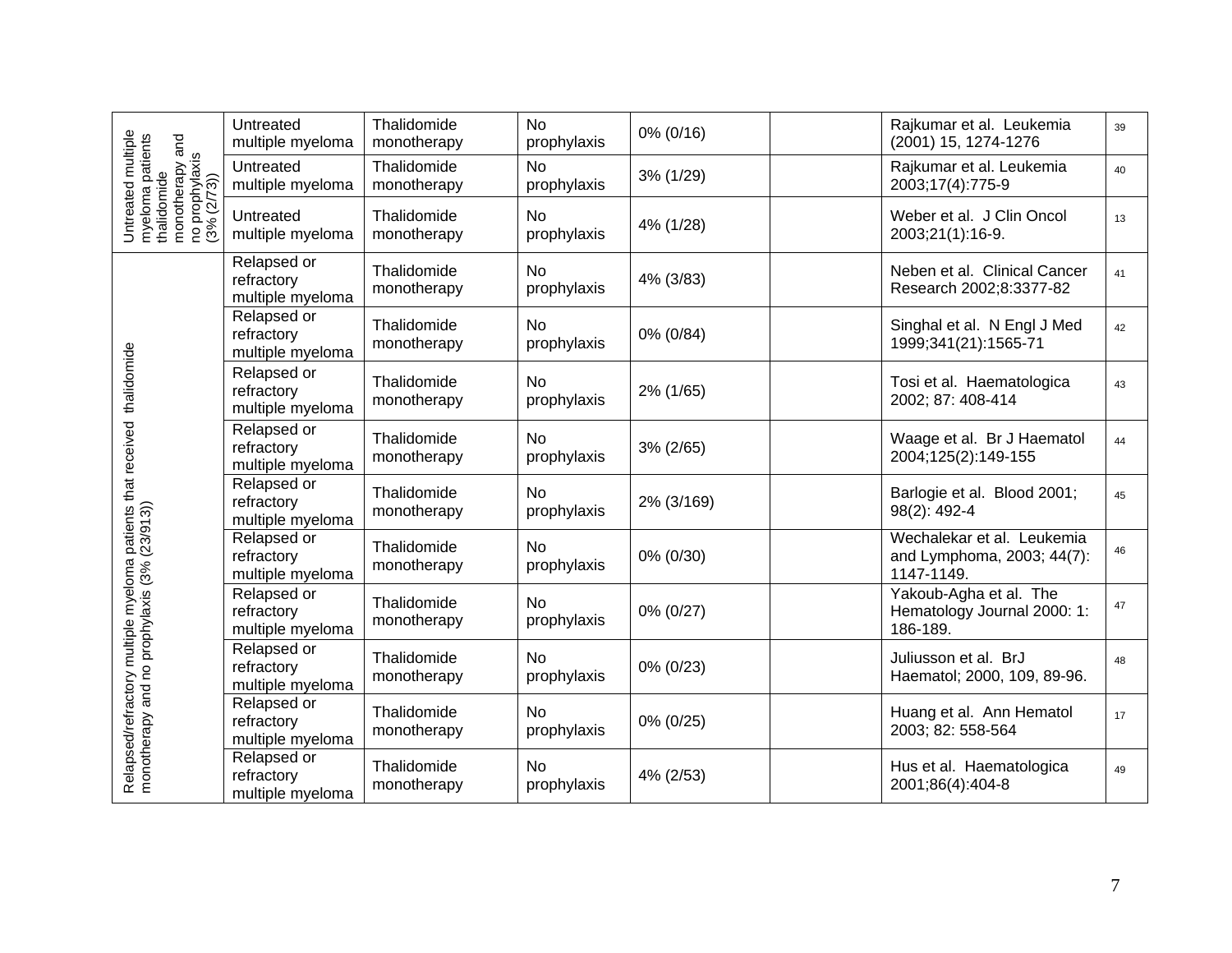|                                                                                                                                 | Relapsed or<br>refractory<br>multiple myeloma                  | Thalidomide<br>monotherapy | <b>No</b><br>prophylaxis | 3% (1/32)   |           | Kumar et al. Mayo Clin Proc<br>2003;78(1):34-9                          | 50 |
|---------------------------------------------------------------------------------------------------------------------------------|----------------------------------------------------------------|----------------------------|--------------------------|-------------|-----------|-------------------------------------------------------------------------|----|
|                                                                                                                                 | Relapsed or<br>refractory<br>multiple myeloma                  | Thalidomide<br>monotherapy | <b>No</b><br>prophylaxis | 5% (3/56)   |           | Mileshkin et al. Blood<br>2003;102(1):69-77                             | 51 |
|                                                                                                                                 | Maintenance<br>therapy for<br>multiple myeloma                 | Thalidomide<br>monotherapy | <b>No</b><br>prophylaxis | 4% (8/201)  |           | Attal et al. Blood 2006;<br>prepublished online.                        | 52 |
|                                                                                                                                 | Untreated and<br>relapsed or<br>refractory<br>multiple myeloma | Doxorubicin-<br>containing | <b>No</b><br>prophylaxis | 34% (30/87) |           | Zangari et al. British Journal<br>of Haematology<br>2004;126(5):715-21. | 53 |
|                                                                                                                                 | Untreated and<br>relapsed or<br>refractory<br>multiple myeloma | Doxorubicin-<br>containing | <b>LMWH</b>              | 15% (10/68) |           | Zangari et al. British Journal<br>of Haematology<br>2004;126(5):715-21. | 53 |
|                                                                                                                                 | Relapsed and<br>refractory<br>multiple myeloma                 | Chemotherapy               | <b>No</b><br>prophylaxis | 28% (5/18)  |           | Camba et al. Haematologica<br>2001: 86: 1108.                           | 54 |
|                                                                                                                                 | Untreated and<br>relapsed or<br>refractory<br>multiple myeloma | Melphalan                  | <b>No</b><br>prophylaxis | 11% (3/27)  |           | Offidani et al. Eur J Haematol<br>2004: 72: 403-409.                    | 55 |
|                                                                                                                                 | Renal cell<br>carcinoma,<br>metastatic                         | None                       | <b>No</b><br>prophylaxis | 23% (9/40)  |           | Escudier et al. Annals of<br>Oncol 2002; 13:1029-1035                   | 56 |
|                                                                                                                                 | Renal cell<br>carcinoma,<br>metastatic                         | None                       | <b>No</b><br>prophylaxis | 16% (3/19)  |           | Daliani et al. Cancer 2002;<br>95: 758-765                              | 57 |
| carcinoma patients that<br>received thalidomide<br>monotherapy and no<br>prophylaxis ( 14%<br>(12/84))<br>Metastatic renal cell | Renal cell<br>carcinoma,<br>metastatic                         | None                       | <b>No</b><br>prophylaxis | 0% (0/25)   |           | Stebbing et al. British J of<br>Cancer 2001; 85: 953-958                | 58 |
|                                                                                                                                 | Prostate Cancer,<br>metastatic                                 | Doxetaxel                  | <b>No</b><br>prophylaxis | 28% (12/43) | 0% (0/25) | Dahut et al. J Clin Oncol<br>2004; 22(13): 2532-2539                    | 59 |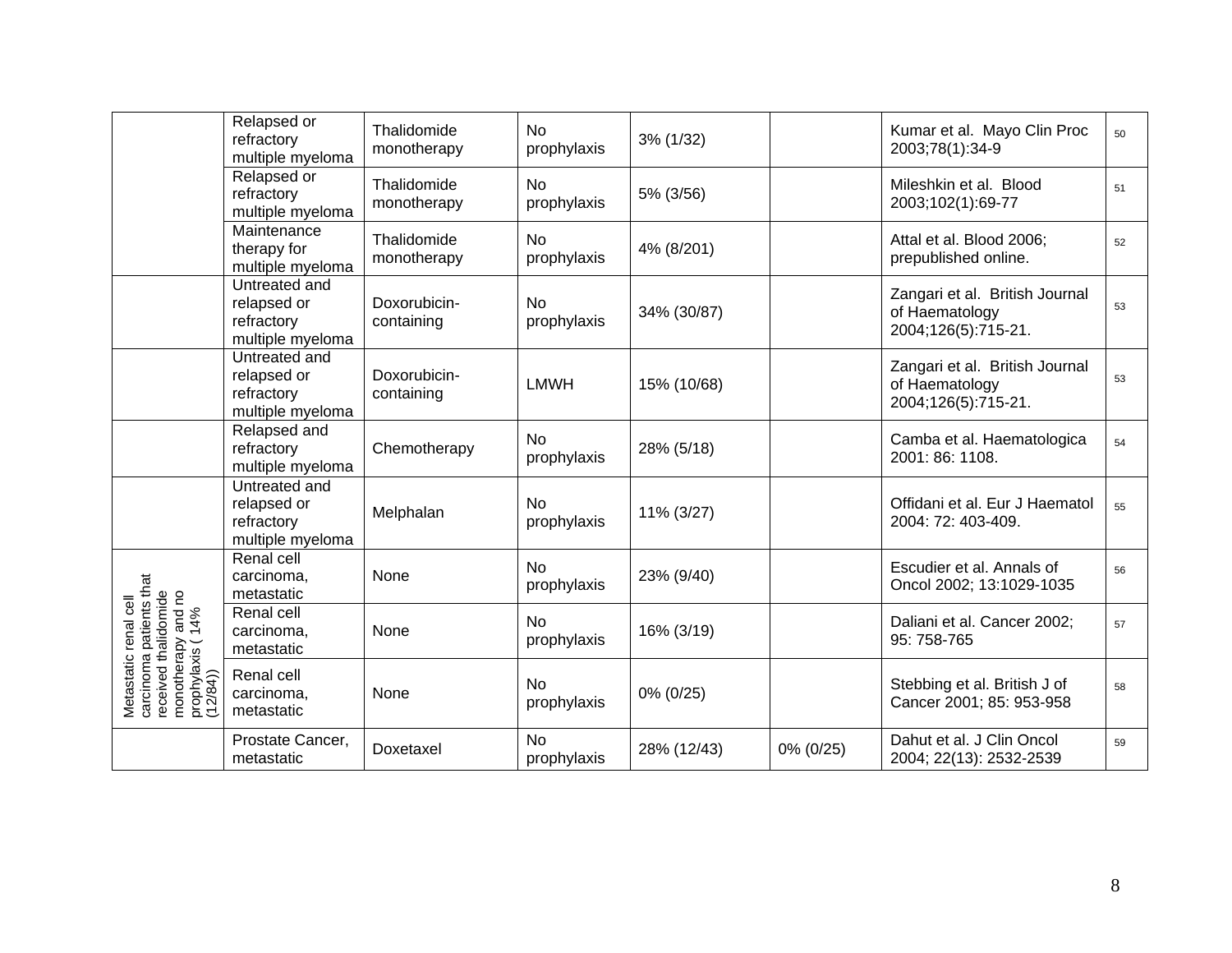|                                                                                                                    | Melanoma,<br>metatstatic               | temozolomide                | <b>No</b><br>prophylaxis                | 8% (1/12)  | Hwu et al. J Clin Onc 2002;<br>20: 2610-2615.            | 60 |
|--------------------------------------------------------------------------------------------------------------------|----------------------------------------|-----------------------------|-----------------------------------------|------------|----------------------------------------------------------|----|
| Metastatic melanoma<br>patients that received<br>temozolomide and no<br>prophylaxis (4% (2/50))                    | Melanoma,<br>metatstatic               | temozolomide                | No<br>prophylaxis                       | 3% (1/38)  | Hwu et al. J Clin Oncol 2003;<br>21: 3351-3356           | 61 |
|                                                                                                                    | Renal cell<br>carcinoma,<br>metastatic | gemcitabine-<br>fluorouraci | warfarin -<br>1 <sub>mg/d</sub>         | 43% (9/21) | Desai et al. Cancer. 2002<br>Oct 15;95(8):1629-36        | 62 |
|                                                                                                                    | Renal cell<br>carcinoma,<br>metastatic | alpha interferon            | <b>No</b><br>prophylaxis                | 0% (0/13)  | Nathan et al. J Clin Oncol.<br>2002 Mar 1;20(5):1429-30. | 63 |
| Metastatic renal cell<br>carcinoma patients that<br>received alpha interferon<br>and no prophylaxis (7%<br>(3/43)) | Renal cell<br>carcinoma,<br>metastatic | alpha interferon            | <b>No</b><br>prophylaxis                | 10% (3/30) | Hernberg et al. J Clin Oncol<br>2003; 21: 3770-3776      | 64 |
|                                                                                                                    | Prostate Cancer,<br>metastatic         | Doxetaxel                   | Prophylactic<br>doses of<br><b>LMWH</b> | 0% (0/6)   | Dahut et al. J Clin Oncol<br>2004; 22(13): 2532-2539     | 59 |
|                                                                                                                    | Myelodysplasia,<br>previously treated  | darbepoetin                 | <b>No</b><br>prophylaxis                | 43% (3/7)  | Steurer et al. Br J of Haemato<br>2003; 121: 101-103     | 65 |
|                                                                                                                    | NHL, relapsed                          | Rituximab                   | <b>No</b><br>prophylaxis                | 20% (2/10) | urbauer et al. Blood 2002;<br>99(11): 4247               | 23 |
|                                                                                                                    | NHL, relapsed                          | Rituximab                   | <b>No</b><br>prophylaxis                | 13% (2/16) | Kaufmann et al. Blood 2004;<br>104: 2269-2271            | 66 |
|                                                                                                                    | NHL, relapsed                          | Vinblastine                 | <b>No</b><br>prophylaxis                | 0% (0/11)  | Kurvilla et al. Hematology<br>2006; 11: 25-29            | 67 |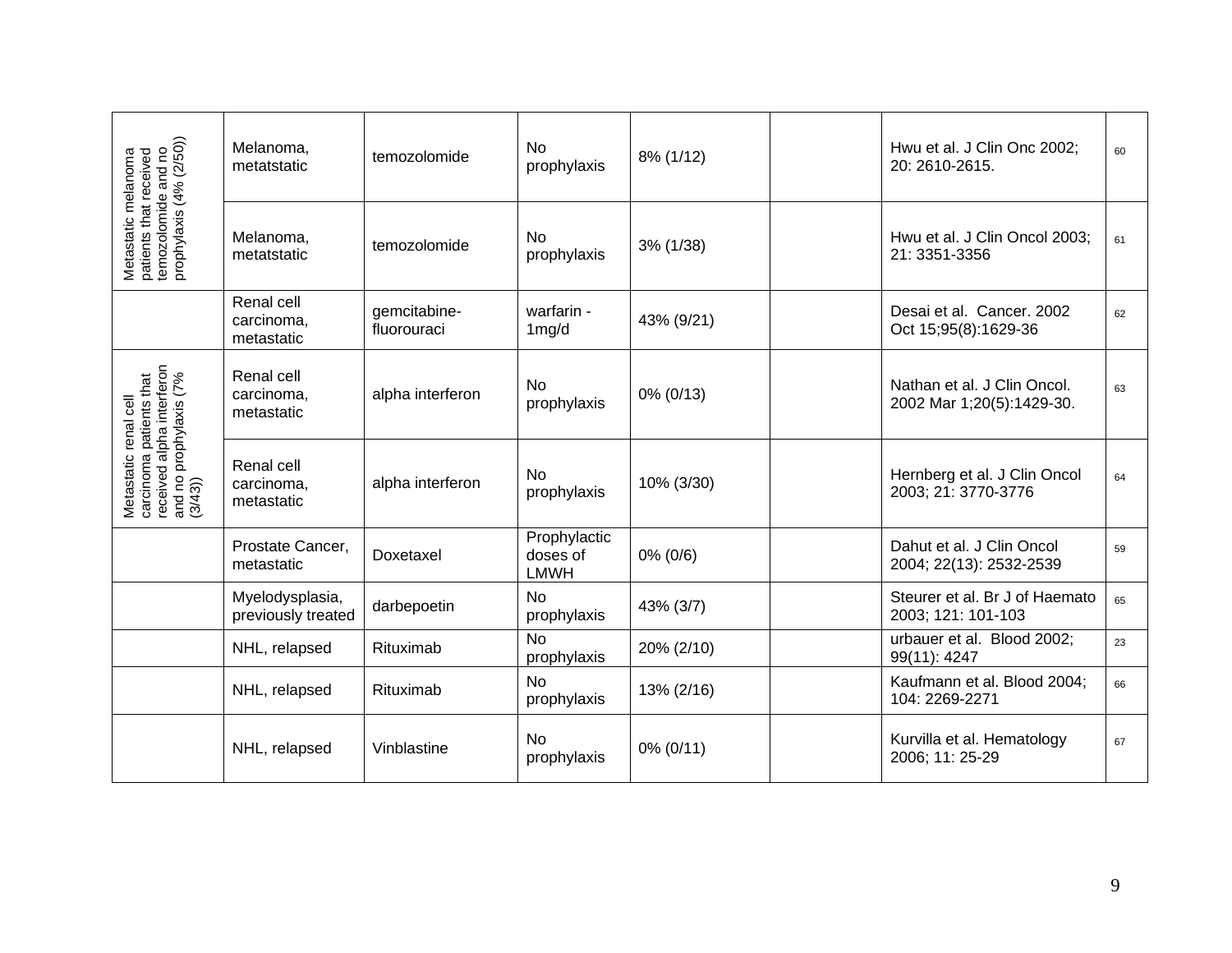|                                                                                                                                   | Waldenstrom's<br>macroglo-<br>bulinemia                         | Dexamethasone,<br>clarithromycin | No.<br>prophylaxis       | 10% (2/20)  | Dimopoulos et al. Semin<br>Oncol 2003; 30(2): 265-269    | 68 |
|-----------------------------------------------------------------------------------------------------------------------------------|-----------------------------------------------------------------|----------------------------------|--------------------------|-------------|----------------------------------------------------------|----|
| Waldenstrom's macroglo-<br>bulinemia patients that<br>received dexamethasone,<br>clarithromycin and no<br>prophylaxis (1% (3/32)) | Waldenstrom's<br>macroglo-<br>bulinemia                         | Dexamethasone,<br>clarithromycin | No<br>prophylaxis        | 8% (1/12)   | Coleman et al. Seminars in<br>Oncolo 2003; 30: 270-274   | 69 |
|                                                                                                                                   | Glioma, relapsed                                                | Carmustine                       | <b>No</b><br>prophylaxis | 30% (12/40) | Fine et al. J Clin Oncol. 2003<br>Jun 15;21(12):2299-304 | 70 |
|                                                                                                                                   | Colorectal<br>carcinoma,<br>relapsed                            | Capecitabine                     | <b>No</b><br>prophylaxis | 12% (4/34)  | McCollum et al. Am J Clin<br>Onc 2006; 29: 40-44         | 71 |
|                                                                                                                                   | Solid tumors<br>other than renal<br>cell carcinoma,<br>relapsed | None                             | <b>No</b><br>prophylaxis | 0% (0/66)   | Eisen et al. Br J Cancer 2000;<br>82: 812-817            | 72 |
|                                                                                                                                   | Chronic<br>lymphocytic<br>leukemia, newly<br>diagnosed          | Fludarabine                      | <b>No</b><br>prophylaxis | 15% (2/13)  | Chanan-Khan et al. Blood<br>2005; 106(10): 3348 - 52.    | 73 |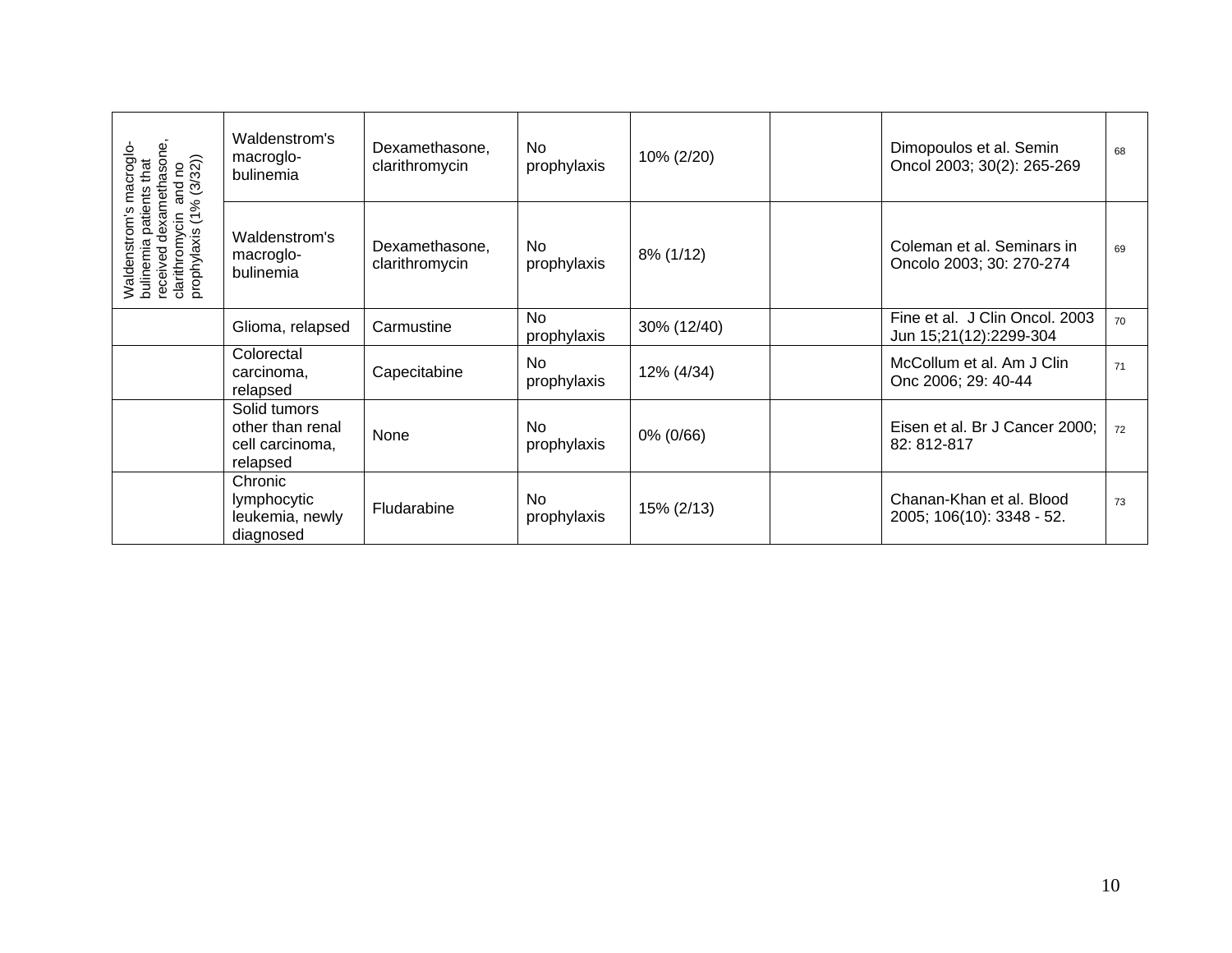|                                                                                                                                 | <b>Disease</b>                                | Agent other than<br>lenalidomide | <b>Prophylaxis</b>    | <b>VTE</b> rate<br>(Patients with<br><b>VTE/Total</b><br>patients) | <b>VTE</b> rate for<br>control arm<br>(if<br>applicable) | Reference                                                                         |    |
|---------------------------------------------------------------------------------------------------------------------------------|-----------------------------------------------|----------------------------------|-----------------------|--------------------------------------------------------------------|----------------------------------------------------------|-----------------------------------------------------------------------------------|----|
|                                                                                                                                 | Untreated<br>multiple myeloma                 | Dexamethasone                    | None                  | 18% (24/132)                                                       |                                                          | Rajkumar. 2006. NEJM.<br>Volume 354:2079-2080                                     | 74 |
|                                                                                                                                 | Untreated<br>multiple myeloma                 | Dexamethasone                    | None                  | 75% (9/12)                                                         | 0% (0/9)                                                 | Zonder et al. Blood 2006;<br>107:403                                              | 75 |
| Untreated multiple<br>myeloma patients that<br>received dexamethasone<br>± chemotherapy and no<br>prophylaxis (14%<br>(38/278)) | Untreated<br>multiple myeloma                 | Dexamethasone<br>(low dose)      | None                  | 4% (5/134)                                                         |                                                          | Rajkumar. 2006. NEJM.<br>Volume 354:2079-2080                                     | 74 |
| Untreated multiple myeloma patients that received<br>dexamethasone ± chemotherapy and aspirin (11%<br>(10/88))                  | Untreated<br>multiple myeloma                 | Dexamethasone                    | Aspirin<br>(81mg/day) | 19% (6/32)                                                         | 7% (2/29)                                                | Zonder et al. Blood 2006;<br>107:403                                              | 75 |
|                                                                                                                                 | Untreated<br>multiple myeloma                 | Dexamethasone                    | Aspirin               | 3% (1/34)                                                          |                                                          | Rajkumar et al. Blood 2005;<br>106: 4050-53.                                      | 76 |
|                                                                                                                                 | Untreated<br>multiple myeloma                 | Dexamethasone,<br>clarithromycin | Aspirin<br>(81mg/day) | 14% (3/22)                                                         |                                                          | Niesvizky et al. Blood 2005;<br>106: Abstract 642                                 | 77 |
| Relapse<br>d<br>//efracto<br>multiple<br>myelom<br>myelom                                                                       | Relapsed or<br>refractory<br>multiple myeloma | Dexamethasone                    | None                  | 9% (7/77)                                                          | 1% (1/103)                                               | Weber et al. The 10th<br>International Myeloma<br>Workshop 2005; Abstract<br>738. | 78 |

Table 2. Venous thromboembolism (VTE) rates (%) among lenalidomide treated patients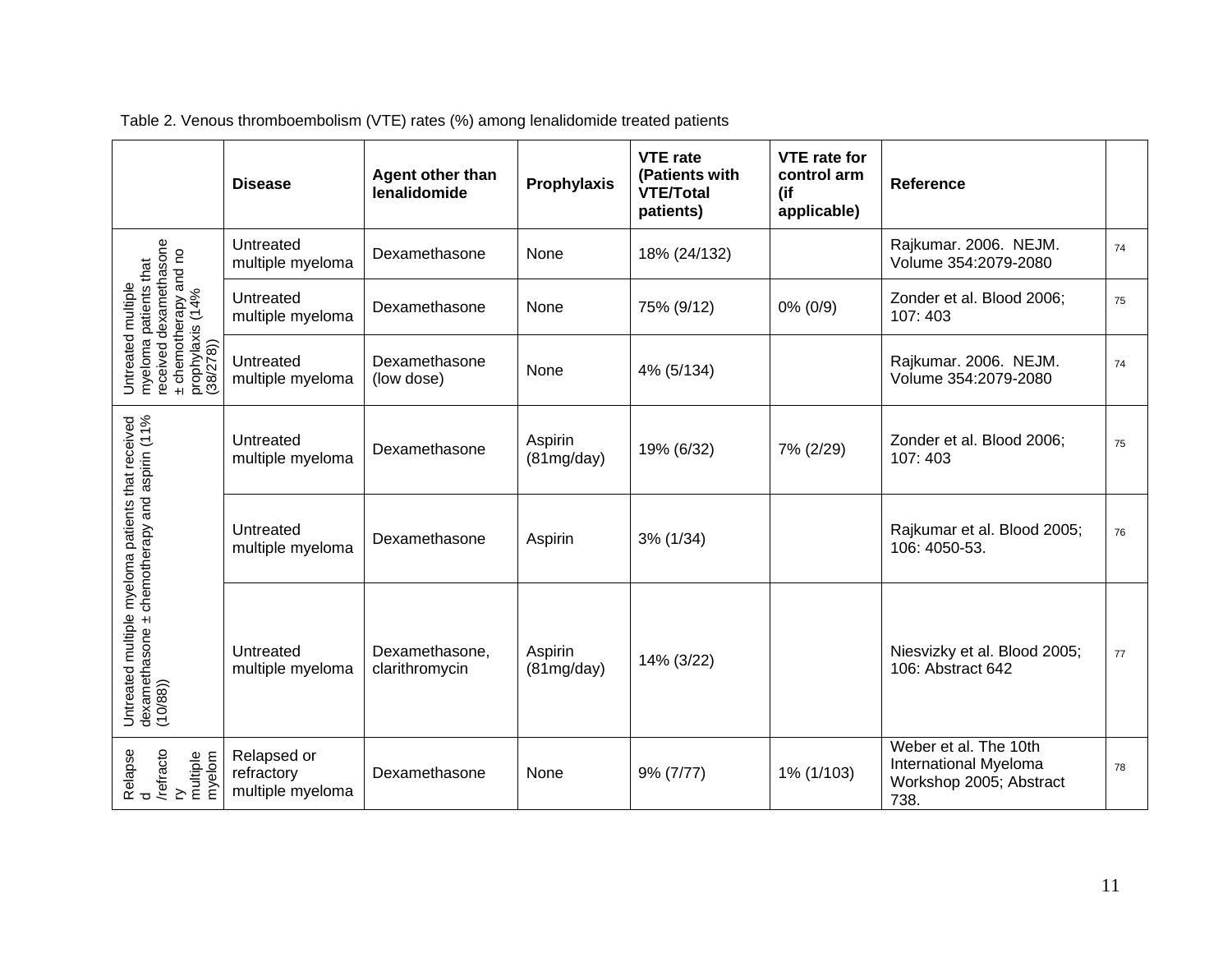|                                                                                                                                      | Relapsed or<br>refractory<br>multiple myeloma | Dexamethasone,<br>erythropoietin<br>support | None                  | 28% (26/93) | 7% (5/67)  | Weber et al. The 10th<br>International Myeloma<br>Workshop 2005; Abstract<br>738. | 78 |
|--------------------------------------------------------------------------------------------------------------------------------------|-----------------------------------------------|---------------------------------------------|-----------------------|-------------|------------|-----------------------------------------------------------------------------------|----|
|                                                                                                                                      | Relapsed or<br>refractory<br>multiple myeloma | Dexamethasone                               | None                  | 9% (15/176) | 5% (8/175) | Dimopoulos et al. Blood<br>2005; 106: Abstract 6                                  | 79 |
| multiple myeloma<br>patients that received<br>chemotherapy and<br>aspirin (10% (2/21))<br>Relapsed/refractory<br>doxorubicin ±       | Relapsed or<br>refractory<br>multiple myeloma | Liposomal<br>doxorubicin                    | Aspirin<br>(81mg/day) | 10% (2/21)  |            | Hussein. Presented at the<br>46th annual meeting of ASH                           | 80 |
| Relapsed/refractory multiple<br>myeloma patients that<br>received melphalan,<br>prednisone ± chemotherapy<br>and aspirin (4% (1/24)) | Untreated<br>multiple myeloma                 | Melphalan,<br>prednisone                    | Aspirin<br>(81mg/day) | 4% (1/24)   |            | Palumbo et al. Blood 2005;<br>106: Abstract 785                                   | 81 |
| Untreated multiple<br>myeloma patients that<br>received lenalidomide<br>monotherapy and no<br>prophylaxis (2%<br>(4/222))            | Untreated<br>multiple myeloma                 | None                                        | None                  | 2% (4/222)  |            | Richardson et al.<br>Haematologica 2005; 90: 154                                  | 82 |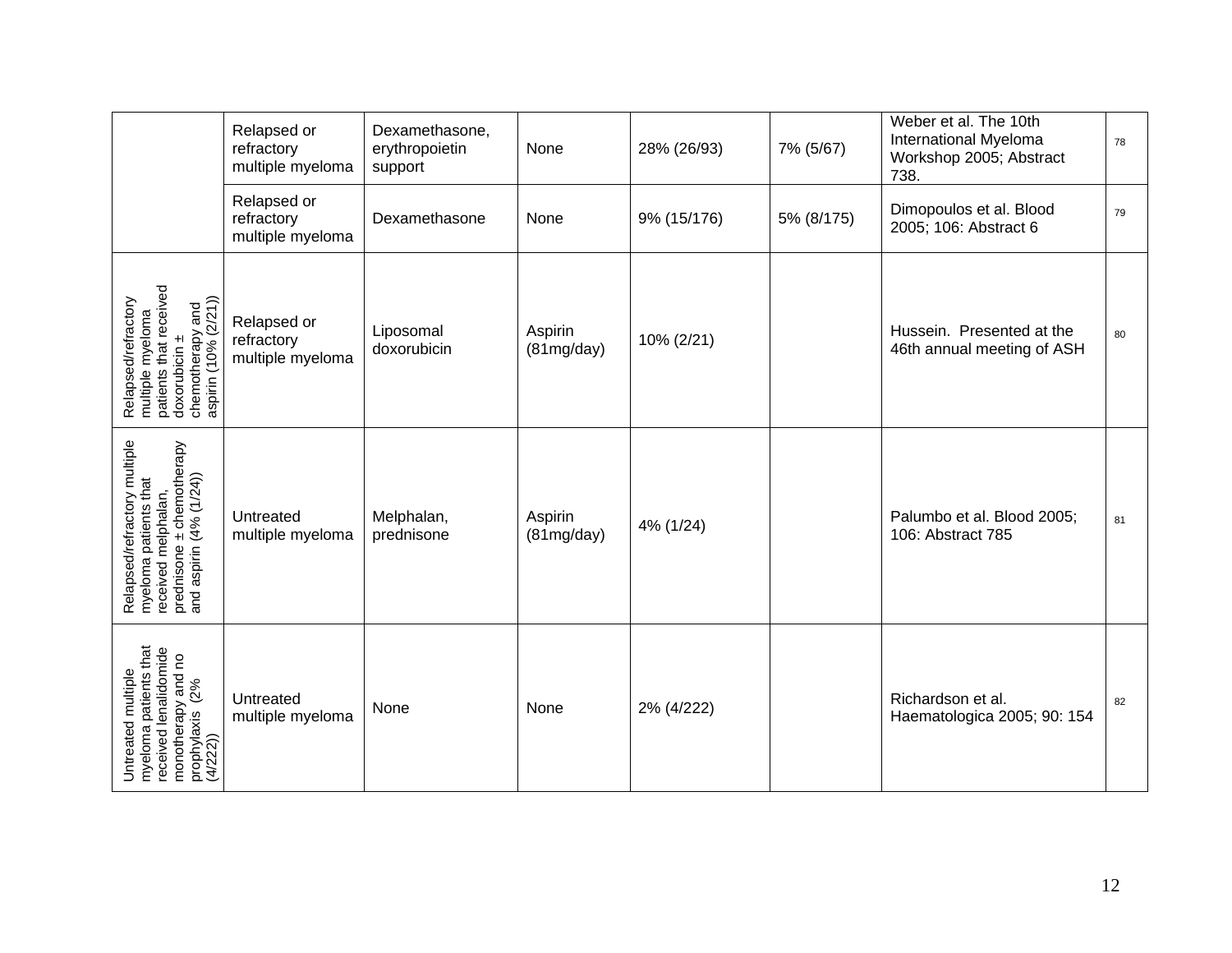<span id="page-12-0"></span>

| Relapsed/refractory<br>multiple myeloma patients<br>that received lenalidomide<br>monotherapy and no<br>prophylaxis (0% (0/102)) | Relapsed or<br>refractory<br>multiple myeloma | None       | None | 0% (0/102)   | Richardson et al. Blood<br>2006. July 18. Epub ahead<br>of print. | 83 |
|----------------------------------------------------------------------------------------------------------------------------------|-----------------------------------------------|------------|------|--------------|-------------------------------------------------------------------|----|
|                                                                                                                                  | Relapsed or<br>refractory<br>multiple myeloma | Bortezomib | None | $0\% (0/19)$ | Richardson et al. Blood 2005;<br>106: Abstract 365.               | 84 |
|                                                                                                                                  | Myelodysplasia                                | None       | None | 2% (8/408)   | FDA briefing document. NDA<br>21-880.                             | 85 |

## **References**

- **1.** Abdelkefi A, Torjman L, Ben Romdhan e N, et al. First-line thalidomide-dexamethasone therapy in preparation for autologous stem cell transplantation in young patients (<61 years) with symptomatic multiple myeloma. *Bone Marrow Transplant.* Aug 2005;36(3):193-198.
- **2.** Cavo M, Zamagni E, Tosi P, et al. Superiority of thalidomide and dexamethasone over vincristine-doxorubicindexamethasone (VAD) as primary therapy in preparation for autologous transplantation for multiple myeloma. *Blood.* Jul 1 2005;106(1):35-39.
- **3.** Ludwig H, Drach J, Tothova E, et al. Thalidomide-dexamethasone versus melphalan-prednisolone as first line treatment in elderly patients with multiple myeloma: An interim analysis. *J Clin Oncol (Meeting Abstracts).* June 1, 2005 2005;23(16\_suppl):6537-.
- **4.** Osman K, Comenzo R, Rajkumar SV. Deep venous thrombosis and thalidomide therapy for multiple myeloma. *N Engl J Med.* Jun 21 2001;344(25):1951-1952.
- **5.** Rajkumar SV, Hayman S, Gertz MA, et al. Combination therapy with thalidomide plus dexamethasone for newly diagnosed myeloma. *J Clin Oncol.* Nov 1 2002;20(21):4319-4323.
- **6.** Rajkumar S, Hussein M, Catalano J, et al. A multicenter, randomized, double-blind, placebe-controlled trial of thalidomide plus dexamethasone versus dexamethasone alone as initial therapy for newly diagnosed multiple myeloma. *J Clin Oncol.* 2006;24(18S):7517.
- **7.** Klueppelberg U, Chen S, Aloba M, et al. Long-term treatment of newly-diagnosed multiple myeloma with low-dose thalidomide, dexamethasone and zoledronate (TDZ). *J Clin Oncol.* 2005;23(16S):6697.
- **8.** Rajkumar SV, Blood E, Vesole D, Fonseca R, Greipp PR. Phase III clinical trial of thalidomide plus dexamethasone compared with dexamethasone alone in newly diagnosed multiple myeloma: a clinical trial coordinated by the Eastern Cooperative Oncology Group. *J Clin Oncol.* Jan 20 2006;24(3):431-436.
- **9.** Dimopoulos MA, Anagnostopoulos A, Terpos E, et al. Primary treatment with pulsed melphalan, dexamethasone and thalidomide for elderly symptomatic patients with multiple myeloma. *Haematologica.* Feb 2006;91(2):252-254.
- **10.** Schutt P, Ebeling P, Buttkereit U, et al. Thalidomide in combination with vincristine, epirubicin and dexamethasone (VED) for previously untreated patients with multiple myeloma. *Eur J Haematol.* Jan 2005;74(1):40-46.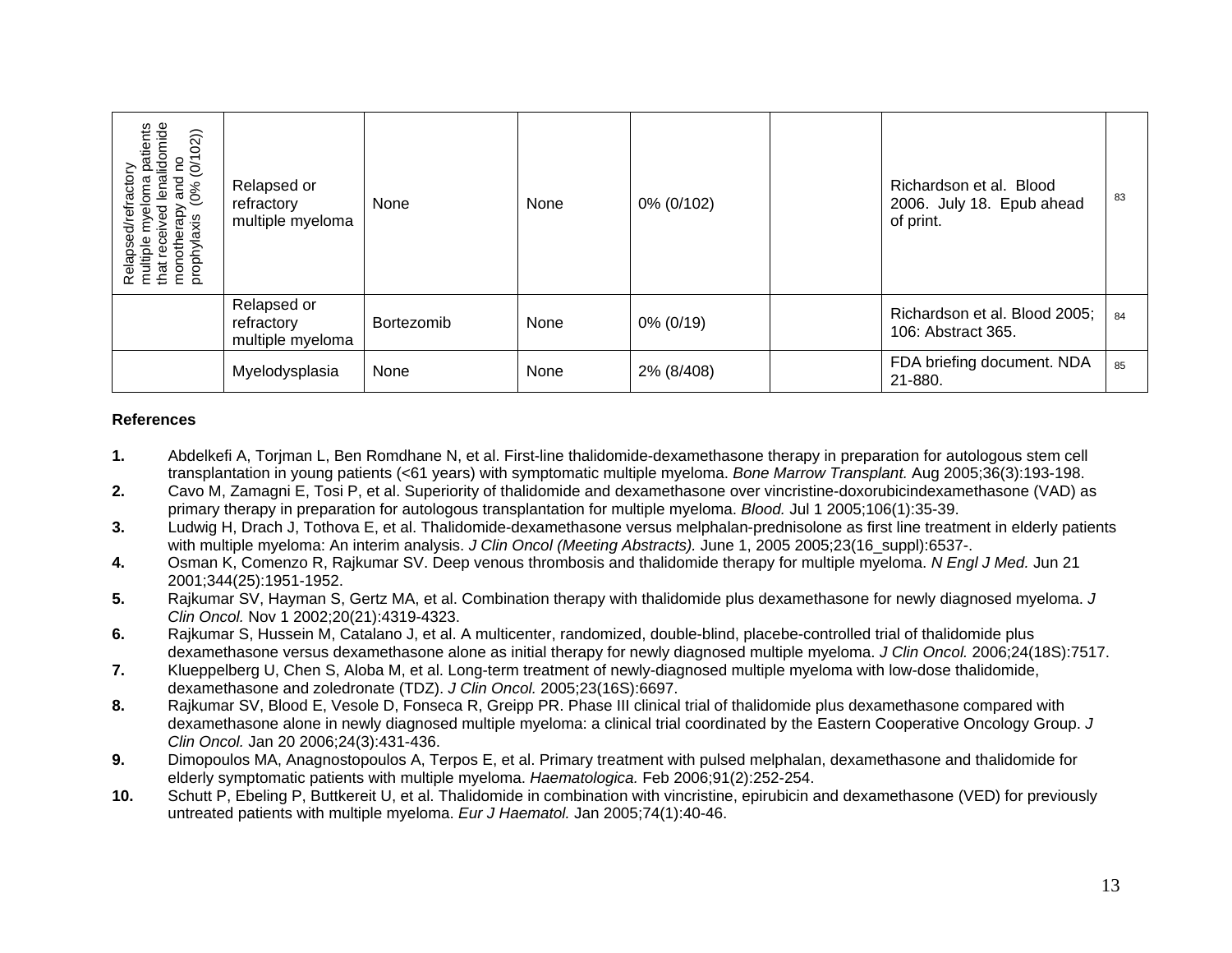- <span id="page-13-0"></span>**11.** Zangari M, Siegel E, Barlogie B, et al. Thrombogenic activity of doxorubicin in myeloma patients receiving thalidomide: implications for therapy. *Blood.* Aug 15 2002;100(4):1168-1171.
- **12.** Cavo M, Zamagni E, Tosi P, et al. Superiority of thalidomide and dexamethasone over vincristine-doxorubicindexamethasone (VAD) as primary therapy in preparation for autologous transplantation for multiple myeloma. *Blood.* July 1, 2005 2005;106(1):35-39.
- **13.** Weber D, Rankin K, Gavino M, Delasalle K, Alexanian R. Thalido mide alone or with dexamethasone for previously untreated multiple myeloma. *J Clin Oncol.* Jan 1 2003;21(1):16-19.
- **14.** Chanan-Khan AA, Miller KC, McCarthy P, et al. VAD-t (Vincristine, Adriamycin, Dexamethasone and Low-Dose Thalidomide) Is an Effective Initial Therapy with High Response Rates for Patients with Treatment Naive Multiple Myeloma (MM). *ASH Annual Meeting Abstracts.* November 16, 2004 2004;104(11):3463-.
- **15.** Anagnostopoulos A, Weber D, Rankin K, Delasalle K, Alexanian R. Thalidomide and dexamethasone for resistant multiple myeloma. *Br J Haematol.* Jun 2003;121(5):768-771.
- **16.** Dimopoulos MA, Zervas K, Kouvatseas G, et al. Thalidomide and dexamethasone combination for refractory multiple myeloma. *Ann Oncol.* Jul 2001;12(7):991-995.
- **17.** Huang SY, Tang JL, Yao M, et al. Reduction of leukocyte count is associated with thalidomide response in treatment of multiple myeloma. *Ann Hematol.* Sep 2003;82(9):558-564.
- **18.** Palumbo A, Bertola A, Falco P, et al. Efficacy of low-dose thalidomide and dexamethasone as first salvage regimen in multiple myeloma. *Hematol J.* 2004;5(4):318-324.
- **19.** Tosi P, Zamagni E, Cellini C, et al. Thalidomide alone or in com bination with dexamethasone in patients with advanced, relapsed or refractory multiple myeloma and renal failure. *Eur J Haematol.* Aug 2004;73(2):98-103.
- **20.** Dimopoulos MA, Hamilos G, Zomas A, et al. Pulsed cyclophosphamide, thalido mide and dexamethasone: an oral regimen for previously treated patients with multiple myeloma. *Hematol J.* 2004;5(2):112-117.
- **21.** Garcia-Sanz R, Gonzalez-Porras JR, Hernandez JM, et al. The oral combination of thalidomide, cyclophosphamide and dexamethasone (ThaCyDex) is effective in relapsed/refractory multiple myeloma. *Leukemia.* Apr 2004;18(4):856-863.
- **22.** Kropff MH, Lang N, Bisping G, et al. Hyperfractionated cyclophosphamide in combination with pulsed dexamethasone and thalidomide (HyperCDT) in primary refractory or relapsed multiple myeloma. *Br J Haematol.* Aug 2003;122(4):607-616.
- **23.** Urbauer E, Kaufmann H, Nosslinger T, Raderer M, Drach J. Thromboembolic events during treatment with thalidomide. *Blood.* Jun 1 2002;99(11):4247-4248.
- **24.** Kyriakou C, Thomson K, D'Sa S, et al. Low-dose thalidomide in combination with oral weekly cyclophosphamide and pulsed dexamethasone is a well tolerated and effective regimen in patients with relapsed and refractory multiple myeloma. *Br J Haematol.* Jun 2005;129(6):763-770.
- **25.** Badros AZ, Goloubeva O, Rapoport AP, et al. Phase II study of G3139, a Bcl-2 antisense oligonucleotide, in combination with dexamethasone and thalidomide in relapsed multiple myeloma patients. *J Clin Oncol.* Jun 20 2005;23(18):4089-4099.
- **26.** Wang M, Weber DM, Delasalle K, Alexanian R. Thalidomide-dexamethasone as primary therapy for advanced multiple myeloma. *Am J Hematol.* Jul 2005;79(3):194-197.
- **27.** Offidani M, Corvatta L, Marconi M, et al. Low-dose thalidomide with pegylated liposomal doxorubicin and high-dose dexamethasone for relapsed/refractory multiple myeloma: a prospective, multicenter, phase II study. *Haematologica.* Jan 2006;91(1):133-136.
- **28.** Zangari M, Anaissie E, Barlogie B, et al. Increased risk of deep-vein thrombosis in patients with multiple myeloma receiving thalidomide and chemotherapy. *Blood.* Sep 1 2001;98(5):1614-1615.
- **29.** Barlogie B, Tricot G, Anaissie E, et al. Thalidomide and hematopoietic-cell transplantation for multiple myeloma. *N Engl J Med.*  2006;354(10):1021-1030.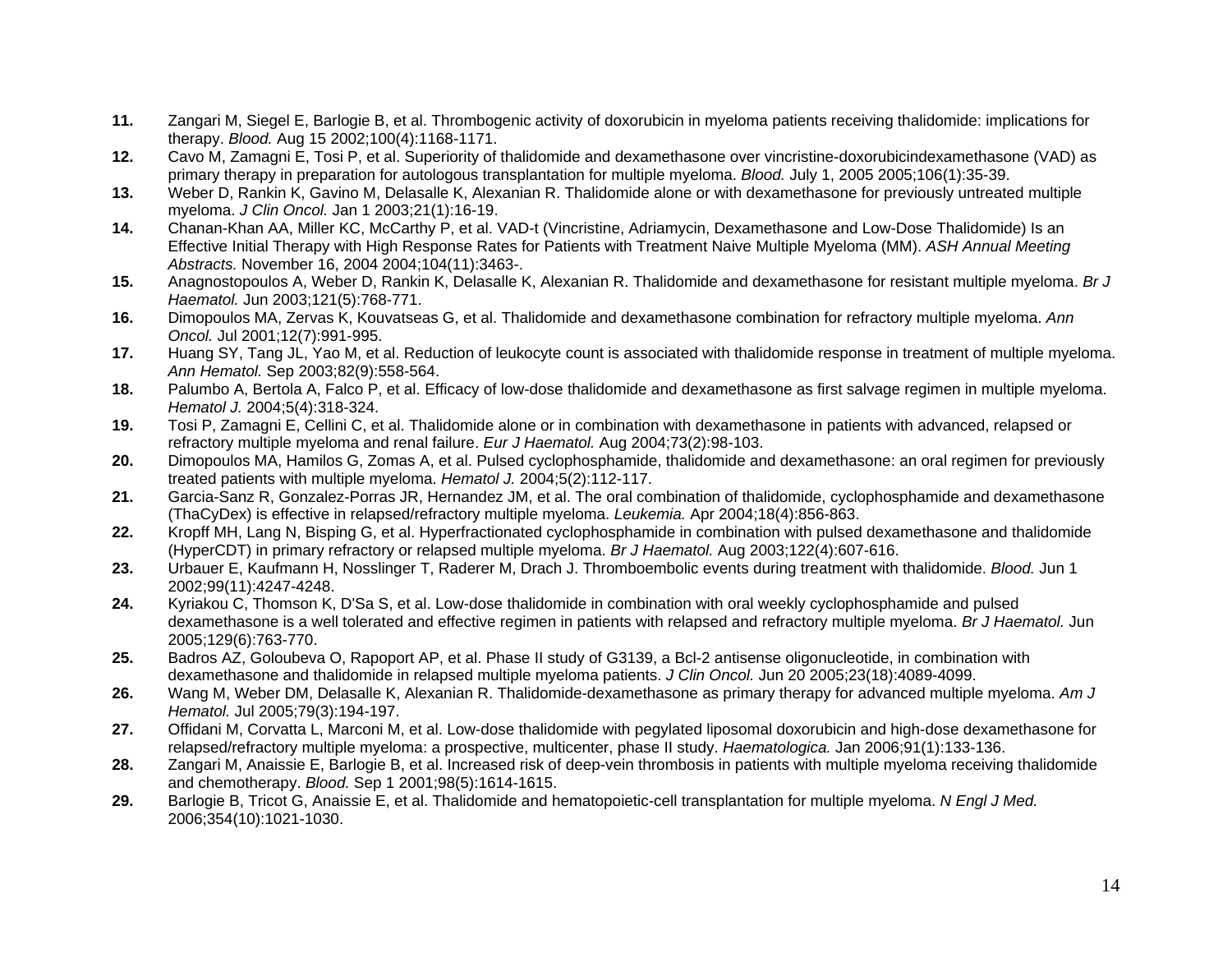- <span id="page-14-0"></span>**30.** Zervas K, Dimopoulos MA, Hatzicharissi E, et al. Primary treatment of multiple myeloma with thalidomide, vincristine, liposomal doxorubicin and dexamethasone (T-VAD doxil): a phase II multicenter study. *Ann Oncol.* Jan 2004;15(1):134-138.
- **31.** Hassoun H, Reich L, Klimek VM, et al. Doxorubicin and dexamethasone followed by thalidomide and dexamethasone is an effective well tolerated initial therapy for multiple myelome. *Br J Haematol.* 2005;132:155-161.
- **32.** Lee CK, Barlogie B, Munshi N, et al. DTPACE: an effective, novel combination chemotherapy with thalidomide for previously treated patients with myeloma. *J Clin Oncol.* Jul 15 2003;21(14):2732-2739.
- **33.** Hussein MA. Modifications to therapy for multiple myeloma: pegylated liposomal Doxorubicin in combination with vincristine, reduced-dose dexamethasone, and thalidomide. *Oncologist.* 2003;8 Suppl 3:39-45.
- **34.** Minnema MC, Breitkreutz I, Auwerda JJ, et al. Prevention of venous thromboembolism with low molecular-weight heparin in patients with multiple myeloma treated with thalidomide and chemotherapy. *Leukemia.* Dec 2004;18(12):2044-2046.
- **35.** Rus C, Bazzan M, Palumbo A, Bringhen S, Boccadoro M. Thalidomide in front line treatment in multiple myeloma: serious risk of venous thromboembolism and evidence for thromboprophylaxis. *J Thromb Haemost.* Nov 2004;2(11):2063-2065.
- **36.** Palumbo A, Bertola A, Musto P, et al. Oral melphalan, prednisone, and thalidomide for newly diagnosed patients with myeloma. *Cancer.*  Oct 1 2005;104(7):1428-1433.
- **37.** Palumbo A, Bertola A, Musto P, et al. Oral melphalan, prednisone and thalidomide for newly diagnosed myeloma patients. *J Clin Oncol (Meeting Abstracts).* July 15, 2004 2004;22(14\_suppl):6549-.
- **38.** Palumbo A, Bringhen S, Caravita T, et al. Oral melphalan and prednisone chemotherapy plus thalidomide compared with melphalan and prednisone alone in elderly patients with multiple myeloma: randomised controlled trial. *Lancet.* Mar 11 2006;367(9513):825-831.
- **39.** Rajkumar SV, Dispenzieri A, Fonseca R, et al. Thalidomide for pr eviously untreated indolent or smoldering multiple myeloma. *Leukemia.*  Aug 2001;15(8):1274-1276.
- **40.**Rajkumar SV, Gertz MA, Lacy MQ, et al. Thalidomide as initial therapy for early-stage myeloma. *Leukemia.* Apr 2003;17(4):775-779.
- **41.** Neben K, Moehler T, Benner A, et al. Dose-dependent effect of thalidomide on overall survival in relapsed multiple myeloma. *Clin Cancer Res.* 2002;8:3377-3382.
- **42.** Singhal S, Mehta J, Desikan R, et al. Antitumor Activity of Thalidomide in Refr actory Multiple Myeloma. *N Engl J Med.* November 18, 1999 1999;341(21):1565-1571.
- **43.** Tosi P, Zamagni E, Cellini C, et al. Salvage therapy with thalidomide in patients with advanced relapsed/refractory multiple myeloma. *Haematologica.* Apr 2002;87(4):408-414.
- **44.** Waage A, Gimsing P, Juliusson G, et al. Early response predicts thalidomide efficiency in patients with advanced multiple myeloma. *Br J Haematol.* Apr 2004;125(2):149-155.
- **45.** Barlogie B, Desikan R, Eddlemon P, et al. Extended survival in advance d and refractory multiple myeloma after single-agent thalidomide: identification of prognostic factors in a phase 2 study of 169 patients. *Blood.* Jul 15 2001;98(2):492-494.
- **46.** Wechalekar AD, Chen CI, Sutton D, Reece D, Voralia M, Stewart AK. Intermediate dose thalidomide (200 mg daily) has comparable efficacy and less toxicity than higher doses in relapsed multiple myeloma. *Leuk Lymphoma.* Jul 2003;44(7):1147-1149.
- **47.**Yakoub-Agha I, Moreau P, Leyvraz S, et al. Thalidomide in patients with advanced multiple myeloma. *Hematol J.* 2000;1(3):186-189.
- **48.** Juliusson G, Celsing F, Turesson I, Lenhoff S, Adriansson M, Malm C. Frequent good partial remissions from thalidomide including best response ever in patients with advanced refractory and relapsed myeloma. *Br J Haematol.* Apr 2000;109(1):89-96.
- **49.** Hus M, Dmoszynska A, Soroka-Wojtaszko M, et al. Thalidomide treatment of resistant or relapsed multiple myeloma patients. *Haematologica.* Apr 2001;86(4):404-408.
- **50.** Kumar S, Gertz MA, Dispenzieri A, et al. Response rate, durability of response, and survival after thalidomide therapy for relapsed multiple myeloma. *Mayo Clin Proc.* 2003;78(1):34-39.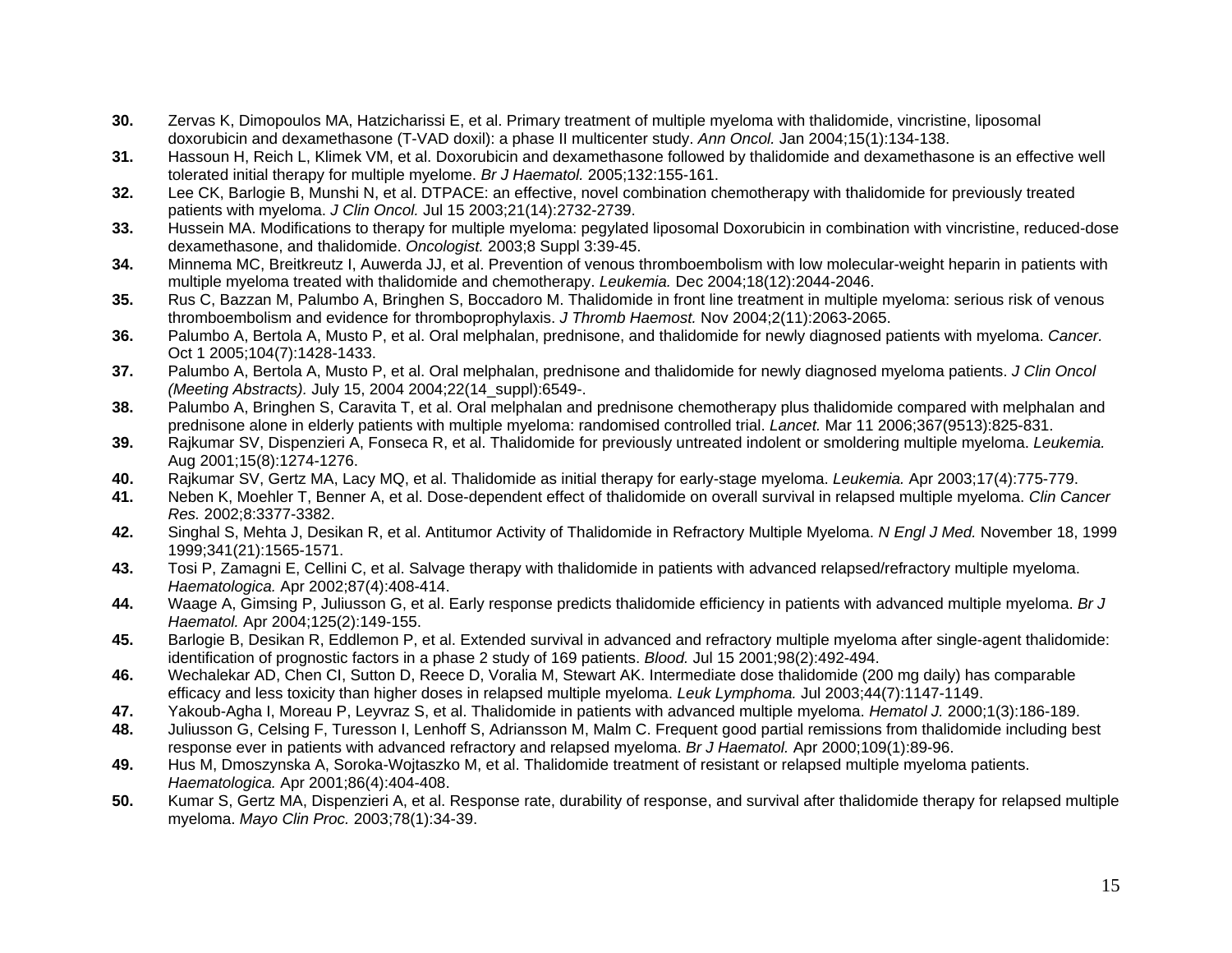- <span id="page-15-0"></span>**51.** Mileshkin L, Biagi JJ, Mitchell P, et al. Multicenter phase 2 trial of thalidomide in relapsed/refractory multiple myeloma: adverse prognostic impact of advanced age. *Blood.* Jul 1 2003;102(1):69-77.
- **52.** Attal M, Harousseau JL, Leyvraz S, et al. Maintenance therapy with thalidomide improves survival in multiple myeloma patients. *Blood.* Jul 27 2006.
- **53.** Zangari M, Barlogie B, Anaissie E, et al. Deep vein thrombosis in patients with multiple myeloma treated with thalidomide and chemotherapy: effects of prophylactic and therapeutic anticoagulation. *Br J Haematol.* Sep 2004;126(5):715-721.
- **54.** Camba L, Peccatori J, Pescarollo A, Tresoldi M, Corradini P, Bregni M. Thalidomide and thrombosis in patients with multiple myeloma. *Haematologica.* Oct 2001;86(10):1108-1109.
- **55.** Offidani M, Corvatta L, Marconi M, et al. Common and rare side-effects of low-dose thalidomide in multiple myeloma: focus on the doseminimizing peripheral neuropathy. *Eur J Haematol.* Jun 2004;72(6):403-409.
- **56.**Escudier B, Lassau N, Couanet D, et al. Phase II trial of thalidomide in renal-cell carcinoma. *Ann Oncol.* Jul 2002;13(7):1029-1035.
- **57.** Daliani DD, Papandreou CN, Thall PF, et al. A pilot study of thalidomide in patients with progressive metastatic renal cell carcinoma. *Cancer.* Aug 15 2002;95(4):758-765.
- **58.** Stebbing J, Benson C, Eisen T, et al. The treatment of advanced renal cell cancer with high-dose oral thalidomide. *Br J Cancer.* Sep 28 2001;85(7):953-958.
- **59.** Dahut WL, Gulley JL, Arlen PM, et al. Randomized phase II trial of docetaxel plus thalidomide in androgen-independent prostate cancer. *J Clin Oncol.* Jul 1 2004;22(13):2532-2539.
- **60.** Hwu W-J, Krown SE, Panageas KS, et al. Temozolomide Plus Thalidomide in Patients With Advanced Melanoma: Results of a Dose-Finding Trial. *J Clin Oncol.* June 1, 2002 2002;20(11):2610-2615.
- **61.** Hwu W-J, Krown SE, Menell JH, et al. Phase II Study of Temozolomide Plus Thalidomide for the Treatment of Metastatic Melanoma. *J Clin Oncol.* September 1, 2003 2003;21(17):3351-3356.
- **62.** Desai AA, Vogelzang NJ, Rini BI, Ansari R, Krauss S, Stadler WM. A high rate of venous thromboembolism in a multi-institutional phase II trial of weekly intravenous gemcitabine with continuous infusion fluorouracil and daily thalidomide in patients with metastatic renal cell carcinoma. *Cancer.* Oct 15 2002;95(8):1629-1636.
- **63.** Nathan PD, Gore ME, Eisen TG. Unexpected toxicity of combination thalidomide and interferon alpha-2a treatment in metastatic renal cell carcinoma. *J Clin Oncol.* Mar 1 2002;20(5):1429-1430.
- **64.** Hernberg M, Virkkunen P, Bono P, Ahtinen H, Maenpaa H, joensuu H. Interferon alfa-2b three times daily and thalidomide in the treatment of metastatic renal cell carcinoma. *J Clin Oncol.* Oct 15 2003;21(20):3770-3776.
- **65.** Steurer M, Sudmeier I, Stauder R, Gastl G. Thromboembolic events in patients with myelodysplastic syndrome receiving thalidomide in combination with darbepoietin-alpha. *Br J Haematol.* Apr 2003;121(1):101-103.
- **66.** Kaufmann H, Raderer M, Wohrer S, et al. Antitumor activity of rituximab plus thalidomide in patients with relapsed/refractory mantle cell lymphoma. *Blood.* Oct 15 2004;104(8):2269-2271.
- **67.** Kuruvilla J, Song K, Mollee P, et al. A phase II study of thalidomide and vinblastine for palliative patients with Hodgkin's lymphoma. *Hematology.* Feb 2006;11(1):25-29.
- **68.** Dimopoulos MA, Tsatalas C, Zomas A, et al. Treatment of Wald enstrom's macroglobulinemia with single-agent thalidomide or with the combination of clarithromycin, thalidomide and dexamethasone. *Semin Oncol.* Apr 2003;30(2):265-269.
- **69.** Coleman M, Leonard J, Lyons L, Szelenyi H, Niesvizky R. Treatment of Waldenstrom's macroglobulinemia with clarithromycin, low-dose thalidomide, and dexamethasone. *Semin Oncol.* Apr 2003;30(2):270-274.
- **70.** Fine HA, Wen PY, Maher EA, et al. Phase II trial of thalidomide and carmustine for patients with recurrent high-grade gliomas. *J Clin Oncol.* Jun 15 2003;21(12):2299-2304.